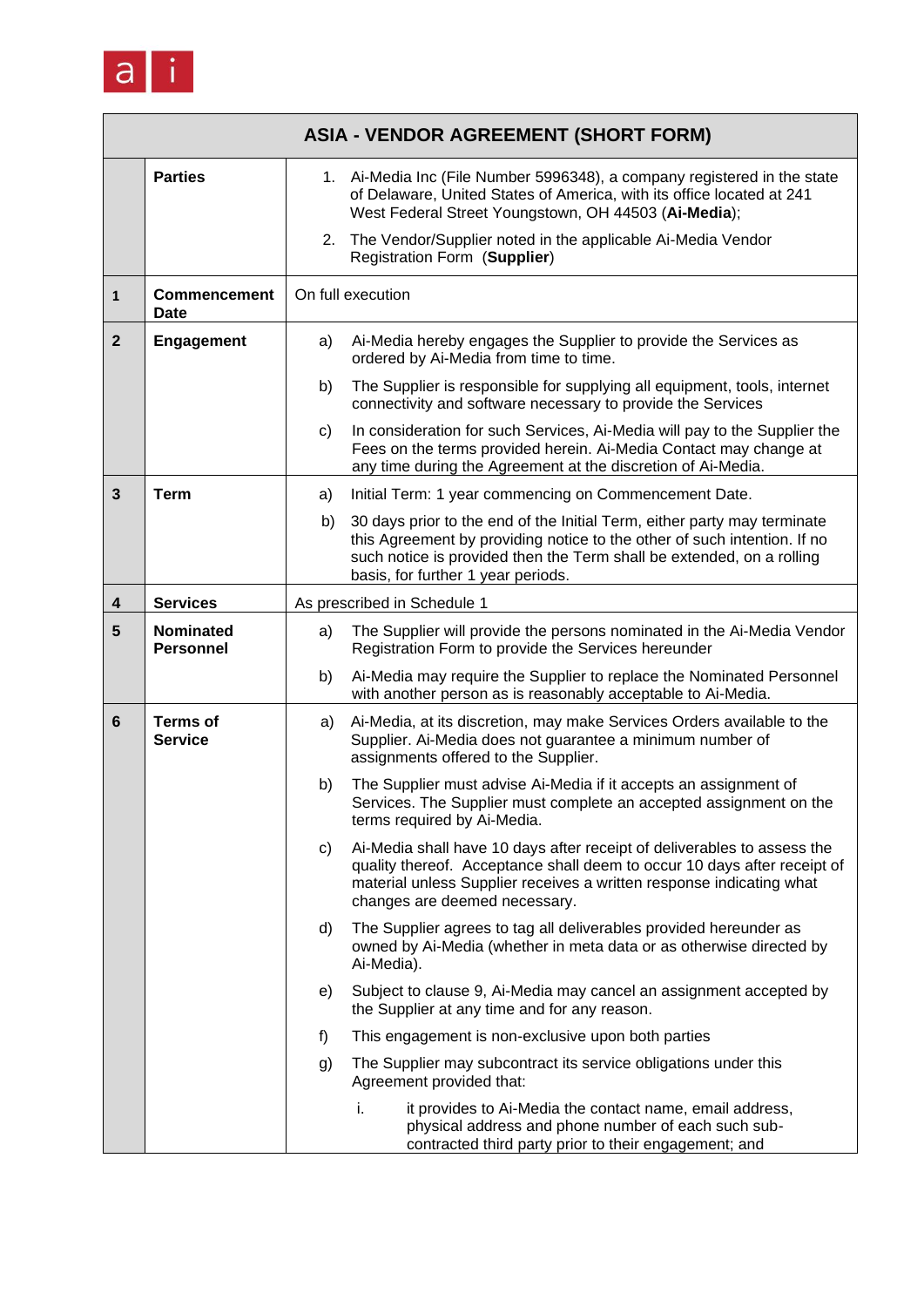

|   |                    |                                                                      | ii.<br>Ai-Media expressly approves, at its discretion, of Supplier<br>subcontracting services to that third party.                                                                                                                                                                                                                                                                                             |  |  |  |
|---|--------------------|----------------------------------------------------------------------|----------------------------------------------------------------------------------------------------------------------------------------------------------------------------------------------------------------------------------------------------------------------------------------------------------------------------------------------------------------------------------------------------------------|--|--|--|
|   | <b>Supplier</b>    | The Supplier:                                                        |                                                                                                                                                                                                                                                                                                                                                                                                                |  |  |  |
|   | <b>Obligations</b> | must be fully authorised and able to enter into this Agreement<br>a) |                                                                                                                                                                                                                                                                                                                                                                                                                |  |  |  |
|   |                    | b)                                                                   | must perform the Services with due care and skill and in a professional,<br>competent, lawful and efficient manner;                                                                                                                                                                                                                                                                                            |  |  |  |
|   |                    | C)                                                                   | must perform the Services to the minimum quality standards notified by<br>Ai-Media in writing from time to time, and whereas at the date of this<br>Agreement;                                                                                                                                                                                                                                                 |  |  |  |
|   |                    | d)                                                                   | must not do anything that may be harmful to the reputation or interests<br>of Ai-Media;                                                                                                                                                                                                                                                                                                                        |  |  |  |
|   |                    | e)                                                                   | must comply with all policies and procedures issued by Company that<br>may be relevant to the Services, including policies and procedures<br>relating to information technology, security, use of Ai-Media's software<br>and online platforms and privacy;                                                                                                                                                     |  |  |  |
|   |                    | f)                                                                   | must comply with all legal requirements, statutory or otherwise, so far as<br>they affect or apply to the Supplier or to the Services;                                                                                                                                                                                                                                                                         |  |  |  |
|   |                    | g)                                                                   | must immediately correct at the Supplier's own cost any deficiencies in<br>the provision of the Services identified by Ai-Media and notified to the<br>Supplier;                                                                                                                                                                                                                                               |  |  |  |
|   |                    | h)                                                                   | agrees that it is responsible for ensuring its and Worker's, being any<br>employee, agent or sub-contractor of the Supplier which Ai-Media has<br>agreed in writing may perform the Services, (Workers) health, safety<br>and welfare while performing the Services; and                                                                                                                                       |  |  |  |
|   |                    | i)                                                                   | it is solely liable for paying itself and its Workers all remuneration and<br>benefits and to pay all taxes and duties in respect of such remuneration<br>and benefits.                                                                                                                                                                                                                                        |  |  |  |
|   |                    | j)                                                                   | ensure that each of its Workers strictly abide by and operate in<br>accordance with all obligations and restrictions placed upon the<br>Supplier herein.                                                                                                                                                                                                                                                       |  |  |  |
|   |                    | k)                                                                   | Will remain fully liable in respect of any breach of the terms herein by<br>any of its Workers.                                                                                                                                                                                                                                                                                                                |  |  |  |
|   |                    | $\vert$                                                              | is responsible for keeping its own insurances, including but not limited<br>to public liability, professional indemnity and workers compensation<br>insurance. From time to time Ai-Media may request that it provides<br>certificates of currency for your insurance policies, upon request by Ai-<br>Media you acknowledge and agree that you are required to provide<br>requested certificates of currency. |  |  |  |
| 8 | <b>Fees</b>        | a)                                                                   | In consideration of the Supplier providing the Services in accordance<br>with this Agreement, Ai-Media will pay the Fees which are to be<br>mutually agreed between the parties.                                                                                                                                                                                                                               |  |  |  |
|   |                    | b)                                                                   | The Fees are exclusive of tax, fees, imposts or charges. Each party<br>agrees to comply with relevant laws relating to goods and services or<br>sales tax.                                                                                                                                                                                                                                                     |  |  |  |
|   |                    | C)                                                                   | The Supplier must issue a monthly a detailed tax invoice for Services<br>rendered in arrears for Services rendered. Ai-Media will pay the Fee to<br>the Supplier within 30 days of receipt of a non-disputed tax invoice.                                                                                                                                                                                      |  |  |  |
|   |                    | d)                                                                   | Without prejudice to clause 8(c), the Supplier will not be paid any Fees<br>in respect an assignment of Services where:                                                                                                                                                                                                                                                                                        |  |  |  |
|   |                    |                                                                      | i. the Services do not meet Ai-Media's quality standards; or                                                                                                                                                                                                                                                                                                                                                   |  |  |  |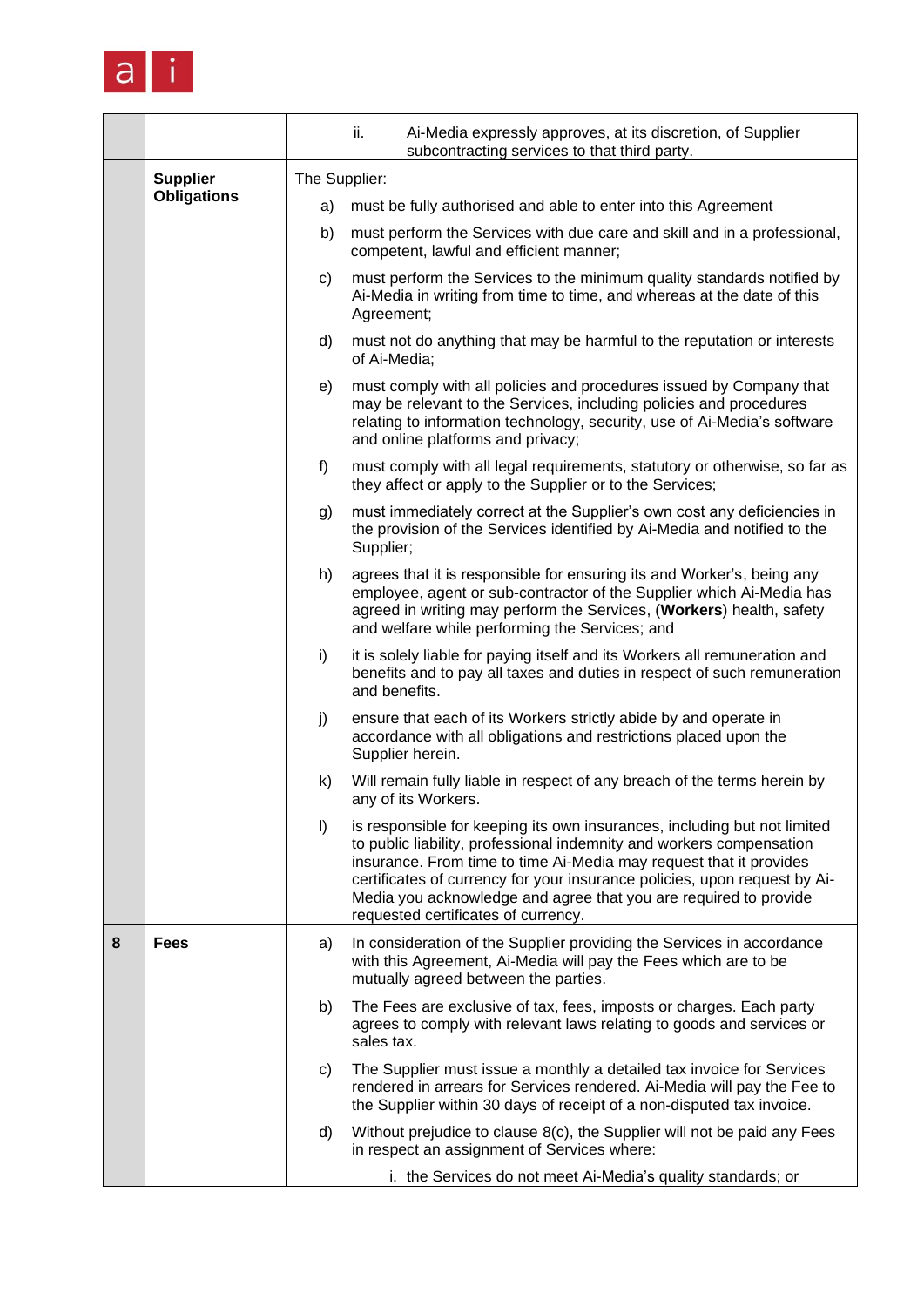

|    |                     |    | ii. where the Supplier cancels the assignment or otherwise fails to<br>provide the Services.                                                                                                                                                                                                                                                                                                                                                                                                                                                                                                                                                                                                                                    |
|----|---------------------|----|---------------------------------------------------------------------------------------------------------------------------------------------------------------------------------------------------------------------------------------------------------------------------------------------------------------------------------------------------------------------------------------------------------------------------------------------------------------------------------------------------------------------------------------------------------------------------------------------------------------------------------------------------------------------------------------------------------------------------------|
|    |                     | e) | Supplier are required to complete claimed work by the stated due date<br>and time. If Supplier does not submit a job by the due date and time (or<br>such job is of a poor quality), Ai-Media will consider that job incomplete<br>and reserves the right to withhold pay for that job.                                                                                                                                                                                                                                                                                                                                                                                                                                         |
|    |                     | f) | No payment or reimbursement is made for Supplier's expenses                                                                                                                                                                                                                                                                                                                                                                                                                                                                                                                                                                                                                                                                     |
| 9  | <b>Cancellation</b> | a) | If Ai-Media cancels an assignment that has been accepted by the<br>Supplier within 24 hours of its due date, then Ai-Media must still pay the<br>Supplier the full Fees for that Service Order. Otherwise, Ai-Media is not<br>liable to pay any Fees to the Supplier for assignments cancelled by Ai-<br>Media.                                                                                                                                                                                                                                                                                                                                                                                                                 |
|    |                     | b) | Ai-Media may set-off any amount payable to the Supplier by Ai-Media<br>under this Agreement against any amount payable by the Supplier to Ai-<br>Media. The Cancellation Fee may, at Ai-Media's discretion, be deducted<br>from the Fees payable for Services.                                                                                                                                                                                                                                                                                                                                                                                                                                                                  |
|    |                     | C) | All expenses incurred by Supplier in performing the Services will be the<br>sole responsibility of Supplier.                                                                                                                                                                                                                                                                                                                                                                                                                                                                                                                                                                                                                    |
|    |                     | d) | All payments to any Worker shall be the sole responsibility of the<br>Supplier and Supplier hereby indemnifies and holds Ai-Media harmless<br>in respect of any liability that arises directly or indirectly in respect of<br>such matters.                                                                                                                                                                                                                                                                                                                                                                                                                                                                                     |
| 10 | Indemnity           | a) | The Supplier indemnifies, and must keep indemnified, Ai-Media, its<br>related parties, directors, staff, agents and affiliates from all claims or<br>loss, that are suffered or incurred arising directly or indirectly from, or in<br>connection with:                                                                                                                                                                                                                                                                                                                                                                                                                                                                         |
|    |                     |    | i. any breach of this Agreement by the Supplier or Workers;                                                                                                                                                                                                                                                                                                                                                                                                                                                                                                                                                                                                                                                                     |
|    |                     |    | ii. the Supplier's employment or engagement of its Workers;                                                                                                                                                                                                                                                                                                                                                                                                                                                                                                                                                                                                                                                                     |
|    |                     |    | iii. any liability in respect of any amount or premium related to<br>benefits, pension, income tax, insurance or any similar charge<br>in respect of it or its Workers;                                                                                                                                                                                                                                                                                                                                                                                                                                                                                                                                                         |
|    |                     |    | iv. any negligent, wrongful or unlawful act, error or omission of the<br>Supplier or its Workers;                                                                                                                                                                                                                                                                                                                                                                                                                                                                                                                                                                                                                               |
|    |                     |    | v. any personal injury or death, or loss of, or damage to, property<br>caused or contributed by any act or omission of the Supplier or<br>its Workers: or                                                                                                                                                                                                                                                                                                                                                                                                                                                                                                                                                                       |
|    |                     |    | vi. any third-party claim caused by any act or omission of the<br>Supplier, including that the Supplier has breached the<br>Intellectual Property rights of a third party.                                                                                                                                                                                                                                                                                                                                                                                                                                                                                                                                                      |
|    |                     | b) | YOU EXPRESSLY UNDERSTAND AND AGREE THAT AI-MEDIA WILL<br>NOT BE LIABLE FOR ANY INDIRECT, INCIDENTAL, SPECIAL,<br>CONSEQUENTIAL, EXEMPLARY DAMAGES, OR DAMAGES FOR<br>LOSS OF PROFITS INCLUDING BUT NOT LIMITED TO, DAMAGES<br>FOR LOSS OF GOODWILL, USE, DATA OR OTHER INTANGIBLE<br>LOSSES (EVEN IF AI-MEDIA HAS BEEN ADVISED OF THE<br>POSSIBILITY OF SUCH DAMAGES), WHETHER BASED ON<br>CONTRACT, TORT, NEGLIGENCE, STRICT LIABILITY OR<br>OTHERWISE, RESULTING FROM: (I) THE USE OR THE INABILITY<br>TO USE ANY AI-MEDIA SERVICE OR ANY COMPONENTS OF THE<br>SERVICES; (II) THE COST OF PROCUREMENT OF SUBSTITUTE<br>GOODS AND SERVICES RESULTING FROM ANY GOODS, DATA,<br>INFORMATION OR SERVICES PURCHASED OR OBTAINED OR |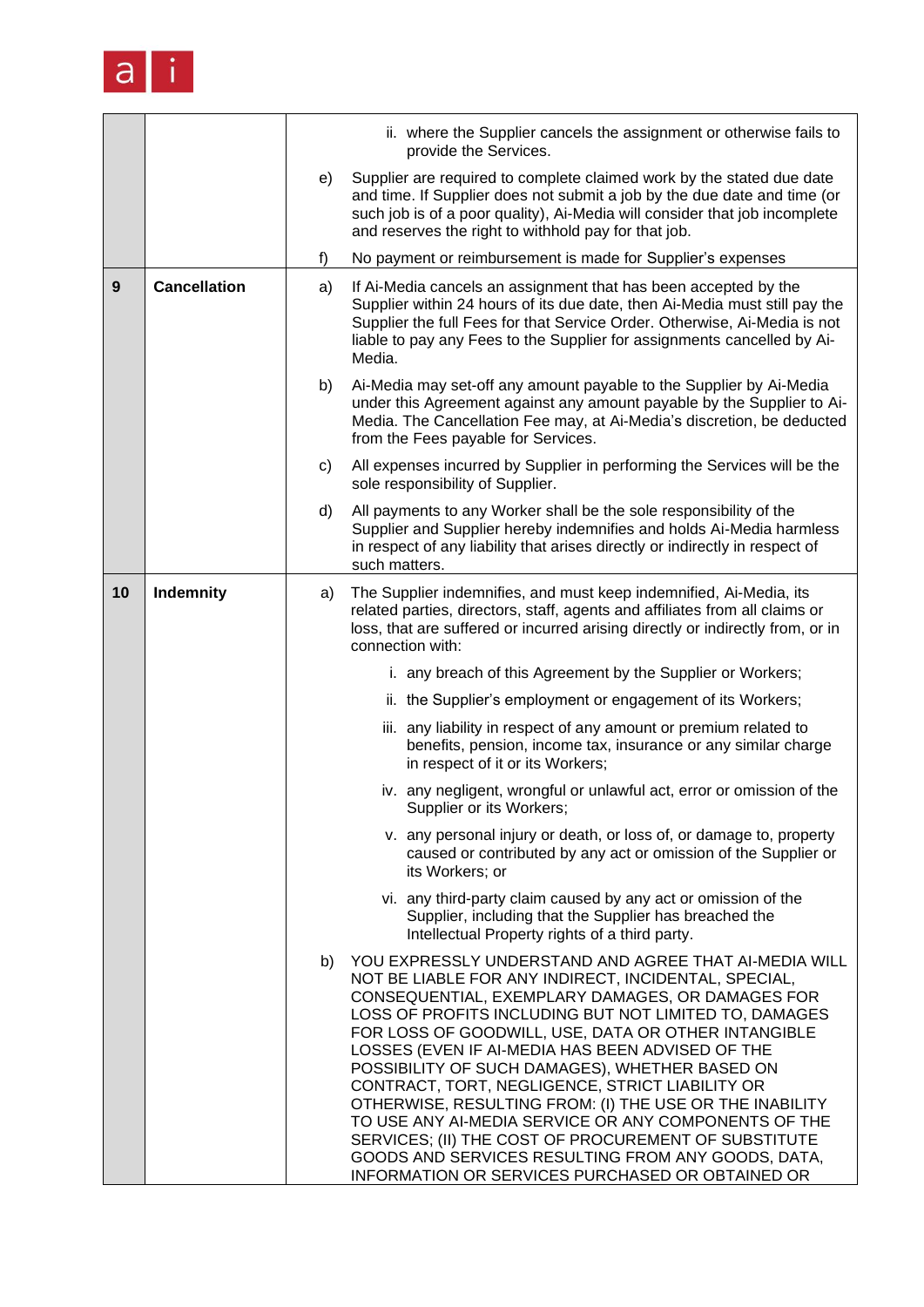

|    |                        |    | MESSAGES RECEIVED OR TRANSACTIONS ENTERED INTO<br>THROUGH OR FROM THE SERVICE; (III) UNAUTHORIZED ACCESS<br>TO OR ALTERATION OF YOUR TRANSMISSIONS OR DATA; (IV)<br>STATEMENTS OR CONDUCT OF ANY THIRD PARTY ON THE<br>SERVICE; OR (V) ANY OTHER MATTER RELATING TO THE<br>SERVICE. IN NO EVENT WILL AI-MEDIA'S TOTAL LIABILITY TO YOU<br>FOR ALL DAMAGES, LOSSES OR CAUSES OF ACTION EXCEED<br>THE AMOUNTS PAID OR PAYABLE BY AI-MEDIA IN THE LAST SIX<br>(6) MONTHS, OR, IF GREATER, ONE HUNDRED DOLLARS (\$100).                                                                                                                                                                                                                                                                                                                                                                                                                           |
|----|------------------------|----|-----------------------------------------------------------------------------------------------------------------------------------------------------------------------------------------------------------------------------------------------------------------------------------------------------------------------------------------------------------------------------------------------------------------------------------------------------------------------------------------------------------------------------------------------------------------------------------------------------------------------------------------------------------------------------------------------------------------------------------------------------------------------------------------------------------------------------------------------------------------------------------------------------------------------------------------------|
|    |                        | c) | SOME JURISDICTIONS DO NOT ALLOW THE EXCLUSION OF<br>CERTAIN WARRANTIES OR THE LIMITATION OR EXCLUSION OF<br>LIABILITY FOR INCIDENTAL OR CONSEQUENTIAL DAMAGES.<br>ACCORDINGLY, SOME OF THE LIMITATIONS SET FORTH ABOVE<br>MAY NOT APPLY TO YOU. IF YOU ARE DISSATISFIED WITH ANY<br>PORTION OF THE SERVICE OR WITH THE AGREEMENT, YOUR<br>SOLE AND EXCLUSIVE REMEDY IS TO DISCONTINUE USE OF OR<br>ACCESS TO THE SERVICE. IN ALL CASES, YOU HEREBY AGREE<br>THAT THE ABOVE EXCLUSION OF WARRANTIES AND<br>LIMITATIONS AND EXCLUSIONS OF LIABILITY SHALL APPLY TO<br>THE MAXIMUM EXTENT PERMITTED UNDER APPLICABLE LAW.                                                                                                                                                                                                                                                                                                                        |
|    |                        | d) | To the maximum extent permitted by applicable law, Ai-Media assumes<br>no liability or responsibility for any (i) errors, mistakes, or inaccuracies of<br>content; (ii) personal injury or property damage, of any nature<br>whatsoever, resulting from your access to or use of our Service; (iii) any<br>unauthorized access to or use of our secure servers and/or any and all<br>personal data stored therein; (iv) any interruption or cessation of<br>transmission to or from the Service; (v) any bugs, viruses, trojan horses,<br>or the like that may be transmitted to or through our Service by any third<br>party; (vi) any errors or omissions in any content or for any loss or<br>damage incurred as a result of the use of any content posted, emailed,<br>transmitted, or otherwise made available through the Service; and/or<br>(vii) user content or the defamatory, offensive, or illegal conduct of any<br>third party. |
| 11 | <b>Confidentiality</b> | a) | A party must not, and must ensure that its Workers do not disclose any<br>Confidential Information of the other party, except:                                                                                                                                                                                                                                                                                                                                                                                                                                                                                                                                                                                                                                                                                                                                                                                                                |
|    |                        |    | i. as required by law judicial or governmental body; or                                                                                                                                                                                                                                                                                                                                                                                                                                                                                                                                                                                                                                                                                                                                                                                                                                                                                       |
|    |                        |    | ii. with the prior written consent from the other party.                                                                                                                                                                                                                                                                                                                                                                                                                                                                                                                                                                                                                                                                                                                                                                                                                                                                                      |
|    |                        | b) | A party must only use the Confidential Information, for performing its<br>obligations hereunder.                                                                                                                                                                                                                                                                                                                                                                                                                                                                                                                                                                                                                                                                                                                                                                                                                                              |
|    |                        | c) | A party must store Confidential Information safely and securely.                                                                                                                                                                                                                                                                                                                                                                                                                                                                                                                                                                                                                                                                                                                                                                                                                                                                              |
|    |                        | d) | A party must immediately notify the other party in writing of any actual or<br>threatened disclosure of any Confidential Information.                                                                                                                                                                                                                                                                                                                                                                                                                                                                                                                                                                                                                                                                                                                                                                                                         |
|    |                        | e) | Upon termination or expiry of this Agreement, each party must destroy,<br>all Confidential Information in its possession or control.                                                                                                                                                                                                                                                                                                                                                                                                                                                                                                                                                                                                                                                                                                                                                                                                          |
|    |                        | f) | A party, or its Workers, will not in any way (directly or indirectly) make<br>disparaging comments regarding the other or the circumstances of this<br>Agreement which is likely to bring into disrepute or otherwise adversely<br>affect the other party's goodwill or reputation.                                                                                                                                                                                                                                                                                                                                                                                                                                                                                                                                                                                                                                                           |
|    |                        | g) | In this Agreement, Confidential Information means all information<br>(whether oral or otherwise) relating to a party and its business that is<br>not publicly available including without limitation strategic, corporate,<br>clientele, operational and financial information and all other business,                                                                                                                                                                                                                                                                                                                                                                                                                                                                                                                                                                                                                                        |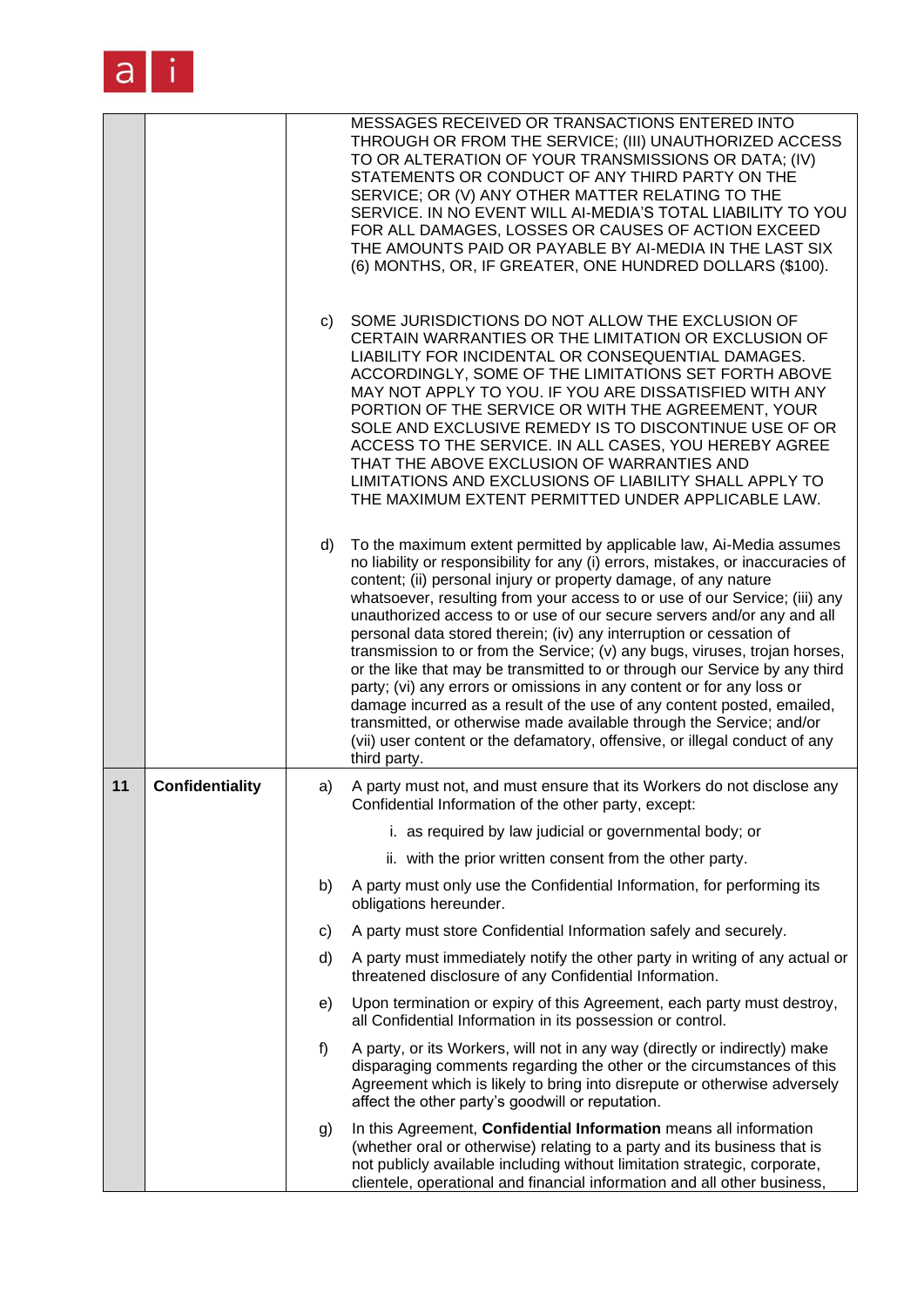

|    |                                 | technical and financial information (including, without limitation, the<br>Services and any of its features, processes and systems and any<br>intellectual property rights relating thereto, Ai-Media content, the identity<br>of and information relating to users of its platforms or employees)<br>developed, learned, accessed or obtained by or for or on behalf of<br>Supplier during the period that Supplier are to be providing the Services<br>that relate to Ai-Media or the business or demonstrably anticipated<br>business of Ai-Media or in connection with the Services or that are<br>received by or for Ai-Media in confidence and the contents of this<br>Agreement.<br>Supplier agrees that it has no expectation of privacy with respect to Ai-<br>h)<br>Media's telecommunications, networking or information processing<br>systems (including, without limitation, stored computer files, email<br>messages and voice messages) and that its activity, and any files or<br>messages, on or using any of those systems may be monitored at any<br>time without notice. |
|----|---------------------------------|----------------------------------------------------------------------------------------------------------------------------------------------------------------------------------------------------------------------------------------------------------------------------------------------------------------------------------------------------------------------------------------------------------------------------------------------------------------------------------------------------------------------------------------------------------------------------------------------------------------------------------------------------------------------------------------------------------------------------------------------------------------------------------------------------------------------------------------------------------------------------------------------------------------------------------------------------------------------------------------------------------------------------------------------------------------------------------------------|
| 12 | Intellectual<br><b>Property</b> | If Ai-Media discloses to the Supplier any of Ai-Media's Intellectual<br>a)<br>Property, all rights to that Intellectual Property (including amendments<br>made by the Supplier and/or its Workers) remain the sole property of Ai-<br>Media. Supplier hereby assigns to Ai-Media all Intellectual Property<br>rights therein, and the Supplier will do all things necessary to give effect<br>to such assignment (and will procure that its Worker do all of the same<br>to affect such assignment).                                                                                                                                                                                                                                                                                                                                                                                                                                                                                                                                                                                         |
|    |                                 | The Supplier irrevocably and unconditionally assigns to Ai-Media all<br>b)<br>Intellectual Property rights in the Contract Materials and Developed IP<br>and will do all things to effect to such assignment (and will procure that<br>its Worker do all of the same to affect such assignment)                                                                                                                                                                                                                                                                                                                                                                                                                                                                                                                                                                                                                                                                                                                                                                                              |
|    |                                 | The Supplier warrants that the Contract Materials and Developed IP do<br>C)<br>not infringe the Intellectual Property rights or other rights of a third party.                                                                                                                                                                                                                                                                                                                                                                                                                                                                                                                                                                                                                                                                                                                                                                                                                                                                                                                               |
|    |                                 | d)<br>The Supplier irrevocably and unconditionally consents and must ensure<br>that its Workers irrevocably and unconditionally consent, to all acts and<br>omissions of Ai-Media which may otherwise infringe Moral Rights or<br>analogous rights in the Contract Materials.                                                                                                                                                                                                                                                                                                                                                                                                                                                                                                                                                                                                                                                                                                                                                                                                                |
|    |                                 | Without limitation, Ai-Media may change, copy, adapt and/or translate a<br>e)<br>Work in any manner or context for any purpose notwithstanding that<br>such conduct may amount to derogatory treatment of the work (or<br>otherwise infringe Moral Rights).                                                                                                                                                                                                                                                                                                                                                                                                                                                                                                                                                                                                                                                                                                                                                                                                                                  |
|    |                                 | In this Clause:                                                                                                                                                                                                                                                                                                                                                                                                                                                                                                                                                                                                                                                                                                                                                                                                                                                                                                                                                                                                                                                                              |
|    |                                 | <b>Contract Materials</b> means materials created by the Supplier in performing<br>the Services, including reports, presentations, data, transcripts, training<br>material, designs, drawings and other documents.                                                                                                                                                                                                                                                                                                                                                                                                                                                                                                                                                                                                                                                                                                                                                                                                                                                                           |
|    |                                 | Developed IP means all Intellectual Property (and parts thereof) created,<br>developed or generated by the Supplier in performing or as a result of the<br>Services.                                                                                                                                                                                                                                                                                                                                                                                                                                                                                                                                                                                                                                                                                                                                                                                                                                                                                                                         |
|    |                                 | Intellectual Property means all registered and unregistered copyright,<br>designs and industrial designs, circuit layouts, trademarks, trade secrets,<br>confidential information, patents, invention and/or discoveries.                                                                                                                                                                                                                                                                                                                                                                                                                                                                                                                                                                                                                                                                                                                                                                                                                                                                    |
| 13 | <b>Termination</b>              | Either party may terminate this Agreement at any time on 30 days'<br>a)<br>written notice ("Notice Period") to the other.                                                                                                                                                                                                                                                                                                                                                                                                                                                                                                                                                                                                                                                                                                                                                                                                                                                                                                                                                                    |
|    |                                 | The parties acknowledge that:<br>b)                                                                                                                                                                                                                                                                                                                                                                                                                                                                                                                                                                                                                                                                                                                                                                                                                                                                                                                                                                                                                                                          |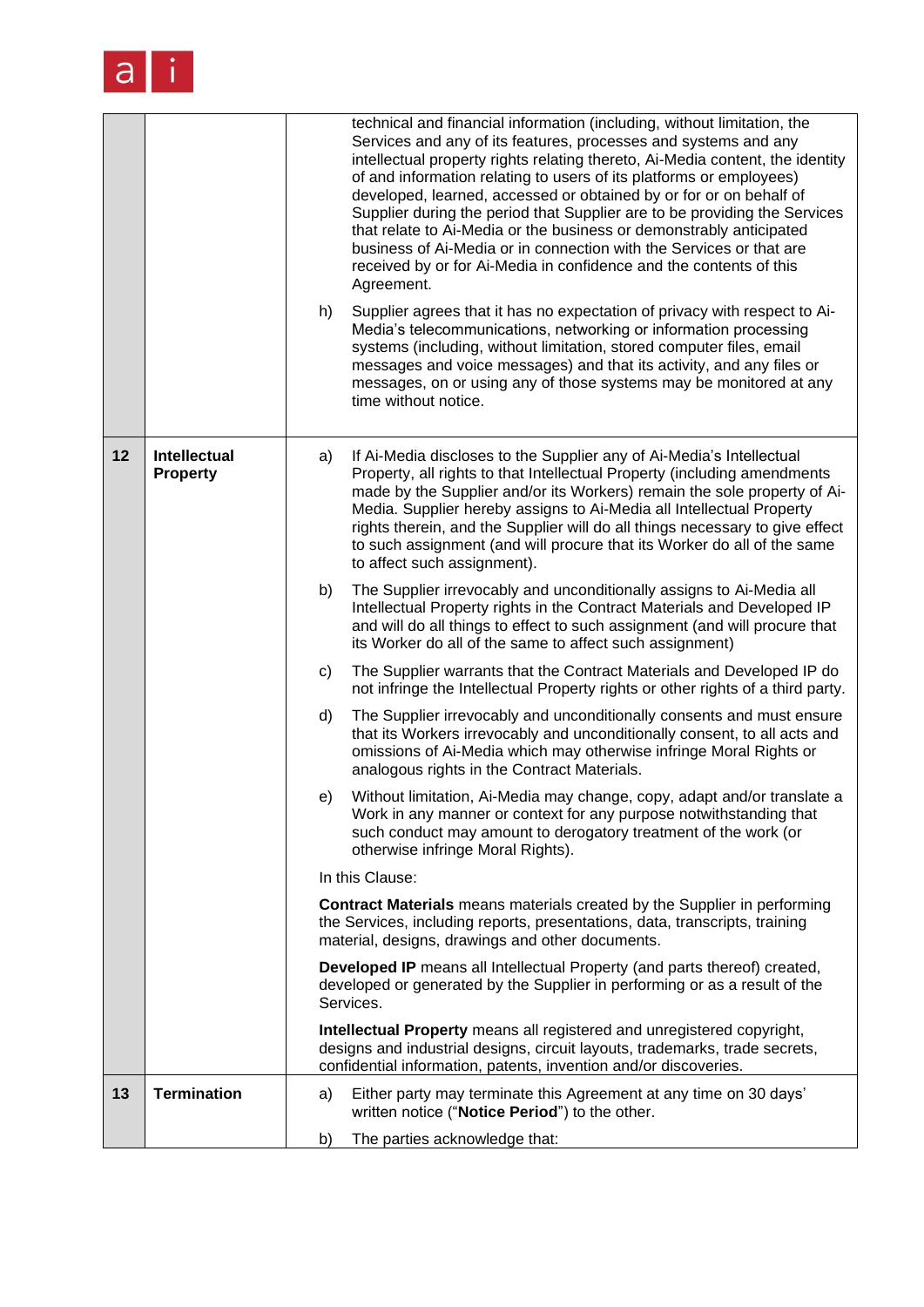

|    |                                          |    | i.             | during the Notice Period the Supplier must ensure that all work<br>allocated to the Supplier prior to the giving or receiving of notice<br>is completed by the end of the Notice Period; and                                                                                                                                                                                   |
|----|------------------------------------------|----|----------------|--------------------------------------------------------------------------------------------------------------------------------------------------------------------------------------------------------------------------------------------------------------------------------------------------------------------------------------------------------------------------------|
|    |                                          |    | ii.            | the Supplier will not be provided with additional work beyond the<br>final date of the Notice Period.                                                                                                                                                                                                                                                                          |
|    |                                          | c) |                | A party may terminate this Agreement immediately with notice if:                                                                                                                                                                                                                                                                                                               |
|    |                                          |    | i.             | if the other party commits a breach and fails to remedy the<br>breach within 5 days of receiving a notice from the first party<br>identifying the breach and remediation of the breach; or                                                                                                                                                                                     |
|    |                                          |    | ii.            | the other party becomes insolvent, bankrupt or the subject of<br>liquidation or administration proceedings.                                                                                                                                                                                                                                                                    |
|    |                                          | d) | the following: | Notwithstanding Clause 13(c), Ai-Media may, at its discretion, terminate<br>this Agreement immediately if the Supplier (or its Workers) does any of                                                                                                                                                                                                                            |
|    |                                          |    | i.             | the Supplier delivers Deliverables that are not of sufficient<br>quality;                                                                                                                                                                                                                                                                                                      |
|    |                                          |    | ii.            | is guilty of any dishonesty, fraud or negligence in connection<br>with the provision of the Services;                                                                                                                                                                                                                                                                          |
|    |                                          |    | iii.           | breaches Clause 15 of this Agreement in any way;                                                                                                                                                                                                                                                                                                                               |
|    |                                          |    | iv.            | engages in any act or omission that in the reasonable opinion of<br>Ai-Media, does or is likely to injure the goodwill, reputation or<br>business of Ai-Media;                                                                                                                                                                                                                 |
|    |                                          |    | v.             | is charged with any serious criminal offence; or                                                                                                                                                                                                                                                                                                                               |
|    |                                          |    | vi.            | is subject to proceedings or claims related to a breach of<br>intellectual property or confidentiality obligations and/or rights.                                                                                                                                                                                                                                              |
|    |                                          | e) | hereunder.     | On termination, the Supplier must immediately deliver to Ai-Media all of<br>Ai-Media Confidential Information, Intellectual Property, and other<br>property, which has come into the Supplier's possession or control                                                                                                                                                          |
| 14 | <b>Non-Solicitation</b><br>and Restraint | a) |                | During the Term and for a period of 3 years after the termination or<br>expiry of this Agreement, the Supplier must not (and will ensure that any<br>Workers must not):                                                                                                                                                                                                        |
|    |                                          |    | i.             | canvass, solicit or endeavour to entice any employee,<br>contractor or supplier of Ai-Media to terminate their contracts of<br>employment or engagement with Ai-Media;                                                                                                                                                                                                         |
|    |                                          |    | ii.            | attempt in any manner to persuade a client or customer of Ai-<br>Media to cease dealing with or reduce the dealings which the<br>client or customer has customarily had or contemplated having<br>with Ai-Media;                                                                                                                                                               |
|    |                                          |    | iii.           | induce any other person to perform any of the acts specified in<br>sub-clauses (a) and/or (b).                                                                                                                                                                                                                                                                                 |
|    |                                          | b) | relief.        | The Supplier acknowledges that any breach by the Supplier of this<br>clause would cause harm and significant damage to Ai-Media and<br>accordingly that Ai-Media has the right to seek immediate injunctive                                                                                                                                                                    |
|    |                                          | C) |                | Furthermore, Supplier hereby represents and warrants that it has no<br>outstanding agreement or obligation that is in conflict with any of the<br>provisions of the Agreement, or that would preclude it from fully<br>complying with the provisions hereof, and further certify that you will not<br>enter into such conflicting agreement during the term of this Agreement. |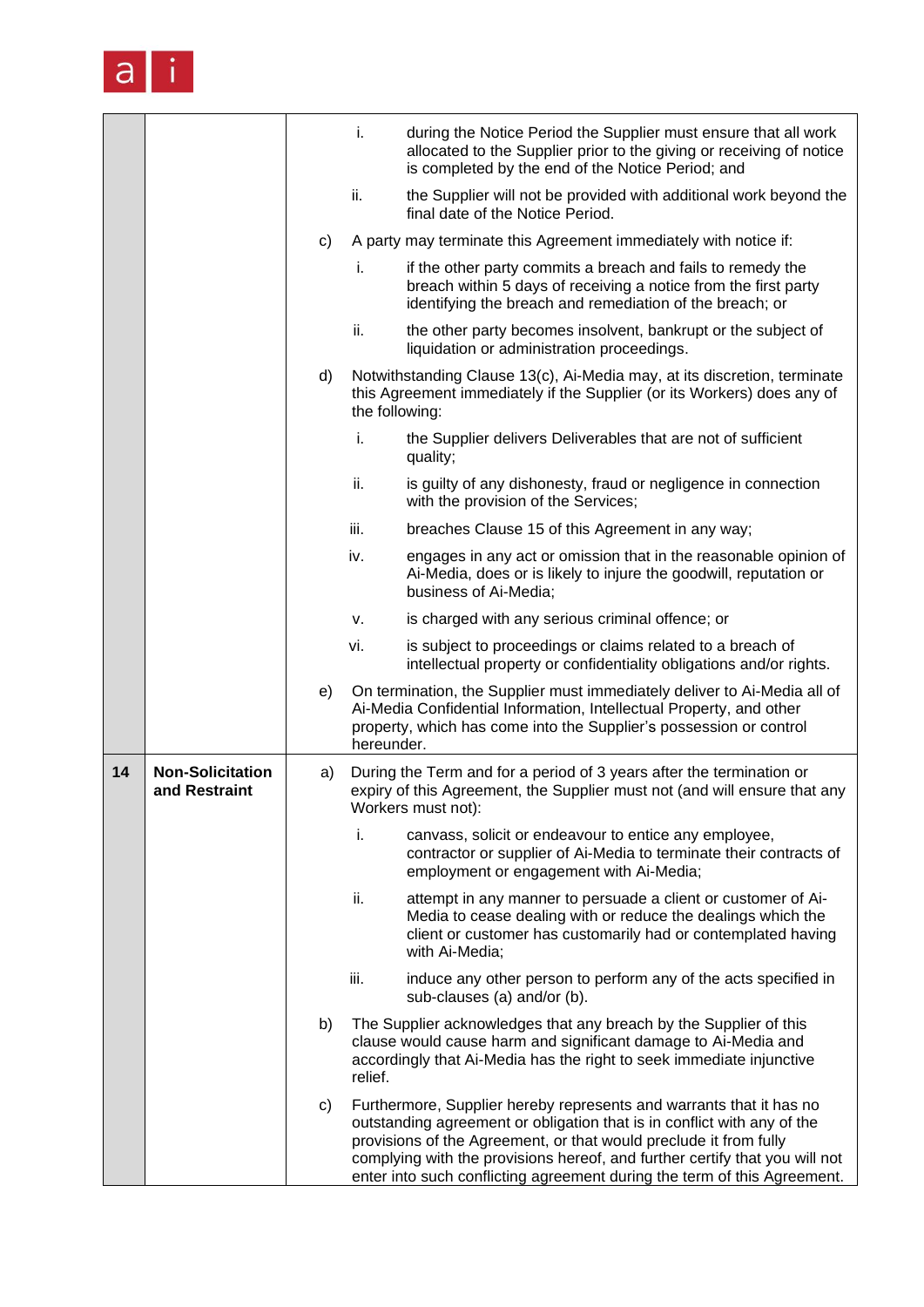

|    |                                              | d)                                                                                                                                                                                                           | The Supplier acknowledges that the covenants herein are fair and<br>reasonable and that Ai-Media is relying upon this acknowledgement in<br>entering into this Agreement.                                                                                                                                                                                                                                                                                                                                                                                                                                                                                                                                                          |  |
|----|----------------------------------------------|--------------------------------------------------------------------------------------------------------------------------------------------------------------------------------------------------------------|------------------------------------------------------------------------------------------------------------------------------------------------------------------------------------------------------------------------------------------------------------------------------------------------------------------------------------------------------------------------------------------------------------------------------------------------------------------------------------------------------------------------------------------------------------------------------------------------------------------------------------------------------------------------------------------------------------------------------------|--|
| 15 | <b>Privacy and</b><br><b>Data Protection</b> |                                                                                                                                                                                                              | Where any Ai-Media Content provided to Supplier by Ai-Media or a customer<br>contains personal data, personal information or equivalent thereof (as such<br>terms are defined by Applicable Data Protection Laws) ('Personal Data')<br>Supplier must at all times comply with the requirements of all Applicable Data<br>Protection Laws. This clause 15 (Privacy and Data Protection) is in addition to,<br>and does not relieve, remove or replace, any obligations that Supplier may<br>otherwise have under Applicable Data Protection Laws.                                                                                                                                                                                   |  |
|    |                                              | Without prejudice to the generality of the above provision, Supplier must, in<br>relation to any Personal Data processed or handled by Supplier in providing the<br>Services or at all under this Agreement: |                                                                                                                                                                                                                                                                                                                                                                                                                                                                                                                                                                                                                                                                                                                                    |  |
|    |                                              | (i)                                                                                                                                                                                                          | process that Personal Data only on the written instructions of Ai Media,<br>unless required by any Applicable Data Protection Laws (provided that<br>in the latter case Supplier notifies Ai Media of the scope of any such<br>requirements);                                                                                                                                                                                                                                                                                                                                                                                                                                                                                      |  |
|    |                                              | (ii)                                                                                                                                                                                                         | ensure that Supplier has in place appropriate technical and<br>organisational measures to protect against unauthorised or unlawful<br>processing of Personal Data and against accidental loss or destruction<br>of, or damage to, Personal Data (those measures may include, where<br>appropriate, pseudonymising and encrypting Personal Data, ensuring<br>confidentiality, integrity, availability and resilience of all systems and<br>services handling or processing Personal Data, ensuring that availability<br>of and access to Personal Data can be restored in a timely manner after<br>any incident, and regularly assessing and evaluating the effectiveness<br>of the technical and organisational measures adopted); |  |
|    |                                              | (iii)                                                                                                                                                                                                        | notify Ai Media immediately if Supplier becomes aware of any<br>unauthorised or unlawful processing, loss of, damage to or destruction<br>of Personal Data or of any Personal Data Breach, and in any event<br>within 24 hours on becoming aware of such, whether arising as a result<br>of a security incident or otherwise. Supplier will respond without delay to<br>all queries and requests for information from Ai Media about any<br>incident, in particular bearing in mind any statutory or other regulatory<br>timescales that Ai Media (or any member of the Ai Media group of<br>companies) may be required to comply with;                                                                                            |  |
|    |                                              | (iv)                                                                                                                                                                                                         | take reasonable steps to ensure the reliability of any staff who may have<br>access to the Personal Data, and their treatment of the Personal Data<br>as confidential;                                                                                                                                                                                                                                                                                                                                                                                                                                                                                                                                                             |  |
|    |                                              | (v)                                                                                                                                                                                                          | notify Ai-Media promptly upon becoming aware and in any event within<br>24 hours if Supplier receive a request from a third party for access to its<br>Personal Data;                                                                                                                                                                                                                                                                                                                                                                                                                                                                                                                                                              |  |
|    |                                              | (vi)                                                                                                                                                                                                         | at the written direction of Ai Media, delete or return Ai Media Content<br>including Personal Data and copies thereof to Ai Media on termination<br>of this Agreement for reason, unless required by Applicable Data<br>Protection Laws to store the Personal Data (provided that in the latter<br>case Supplier notify Ai Media of the scope of any such requirements);                                                                                                                                                                                                                                                                                                                                                           |  |
|    |                                              | (vii)                                                                                                                                                                                                        | maintain complete and accurate records and information in its provision<br>of the Services to demonstrate compliance with this clause; and                                                                                                                                                                                                                                                                                                                                                                                                                                                                                                                                                                                         |  |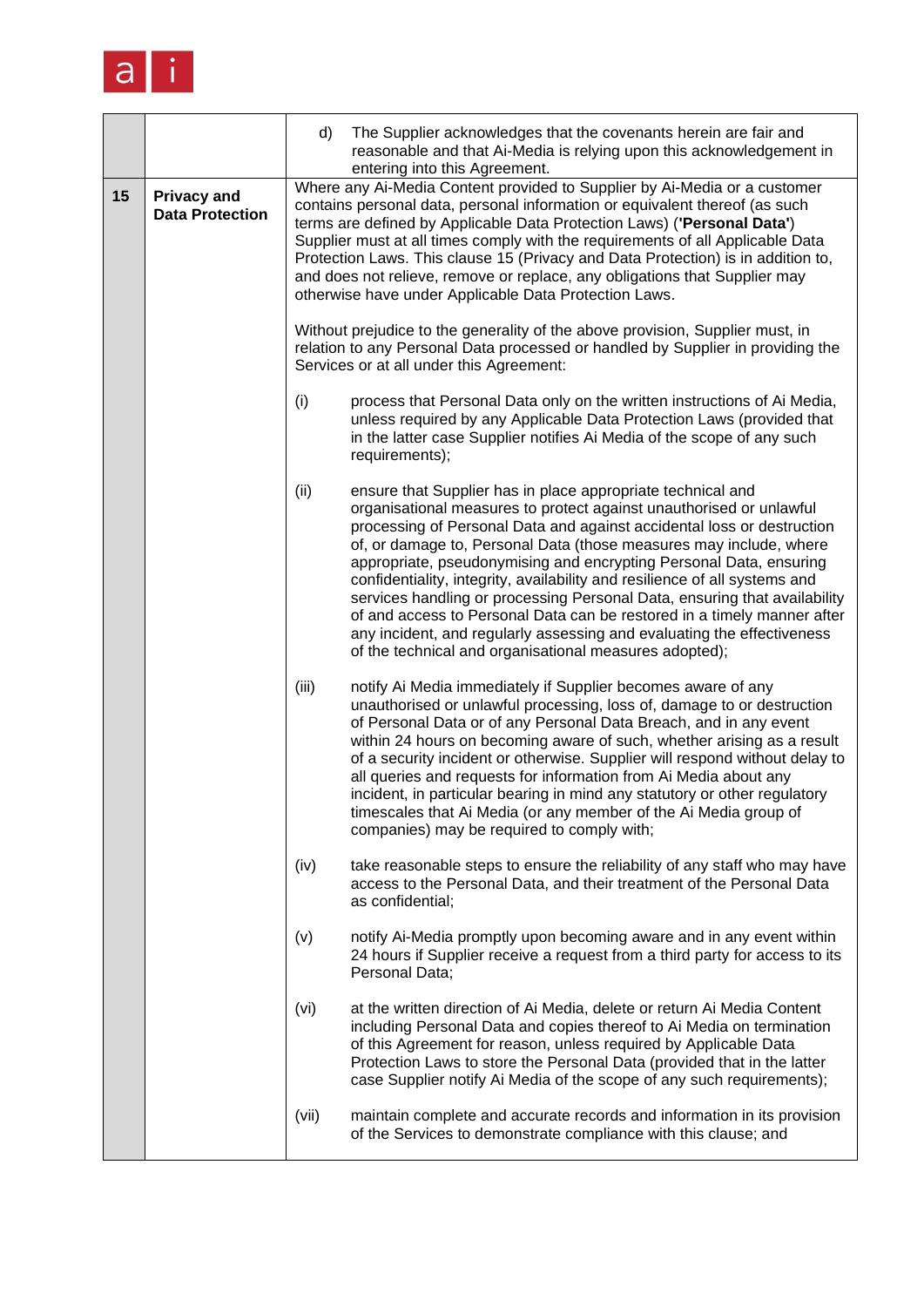

|  | (viii)        | indemnify and hold harmless Ai Media (and each member of the Ai<br>Media group of companies, as relevant) against any and all claims,<br>damages, liability, settlement, attorneys' fees and expenses, including<br>any loss or damage suffered by Ai Media or any member of the Ai<br>Media group of companies in relation to any breach by Supplier, or its<br>authorised personnel, Workers or contractors, of the obligations set out<br>hereunder.                                                                                                                                                                                                                                                                                                    |
|--|---------------|------------------------------------------------------------------------------------------------------------------------------------------------------------------------------------------------------------------------------------------------------------------------------------------------------------------------------------------------------------------------------------------------------------------------------------------------------------------------------------------------------------------------------------------------------------------------------------------------------------------------------------------------------------------------------------------------------------------------------------------------------------|
|  |               | As regards any export of Personal Data to which the EU GDPR applies and with<br>respect to which Supplier act as a Data Processor (as such term is<br>defined under the EU GDPR). Supplier will comply with the obligations<br>of a transferee as set out under the EU Standard Contractual Clauses.                                                                                                                                                                                                                                                                                                                                                                                                                                                       |
|  | of companies. | Ai Media is entitled, on giving reasonable notice to Supplier to inspect or appoint<br>representatives to inspect all facilities, equipment, documents and electronic<br>data relating to the Processing of Personal Data. The requirement to give notice<br>will not apply if Ai Media believes that Supplier is in breach of any obligations<br>under this Agreement. Without prejudice to the generality of the foregoing,<br>Supplier must make available to Ai Media all information necessary to<br>demonstrate compliance with the obligations laid down in Applicable Privacy<br>Laws and will allow for and contribute to audits, including inspections, conducted<br>by Ai Media or another auditor mandated by any member of the Ai Media group |
|  |               | Al Media does not consent to Supplier appointing any third party processor of<br>Personal Data under this agreement unless agreed otherwise in writing.                                                                                                                                                                                                                                                                                                                                                                                                                                                                                                                                                                                                    |
|  |               | Further, in providing the Services and at all times, Supplier must:                                                                                                                                                                                                                                                                                                                                                                                                                                                                                                                                                                                                                                                                                        |
|  | (a)           | take reasonable precautions to preserve the integrity of Ai-Media<br>Content, including Personal Data, User data and other information<br>which Supplier processes under or in relation to this Agreement (Ai<br>Media Data) to prevent any corruption or loss of such;                                                                                                                                                                                                                                                                                                                                                                                                                                                                                    |
|  | (b)           | make regular backup copies of Ai Media Data at such intervals as Ai<br>Media may request (and if not so requested, weekly) and record the<br>copy on media from which the Ai Media Data can be reloaded if there is<br>any corruption or loss of such;                                                                                                                                                                                                                                                                                                                                                                                                                                                                                                     |
|  | (c)           | in such event and if attributable to any default by Supplier or any of its<br>contractors, promptly restore the Ai Media Data at its own expense or,<br>at Ai Media's, promptly reimburse Ai Media for any reasonable<br>expenses it incurs in having the Ai Media Data restored by a third party;<br>and                                                                                                                                                                                                                                                                                                                                                                                                                                                  |
|  | (d)           | at the written request of Ai Media at any time or times up until 6 months<br>after termination of this Agreement howsoever arising return to Ai Media<br>without further charge and in the format stipulated by Ai Media a copy of<br>all Ai Media Data residing on all systems and equipment.                                                                                                                                                                                                                                                                                                                                                                                                                                                             |
|  |               | Supplier warrants that the security of Supplier's network and information<br>systems is up to date and accurate and that Supplier will update Ai Media<br>promptly in the event of any changes.                                                                                                                                                                                                                                                                                                                                                                                                                                                                                                                                                            |
|  |               | Supplier will use best endeavours to ensure business continuity for Ai Media,<br>Users and customers at all times.                                                                                                                                                                                                                                                                                                                                                                                                                                                                                                                                                                                                                                         |
|  |               | For the purposes of this clause 15:                                                                                                                                                                                                                                                                                                                                                                                                                                                                                                                                                                                                                                                                                                                        |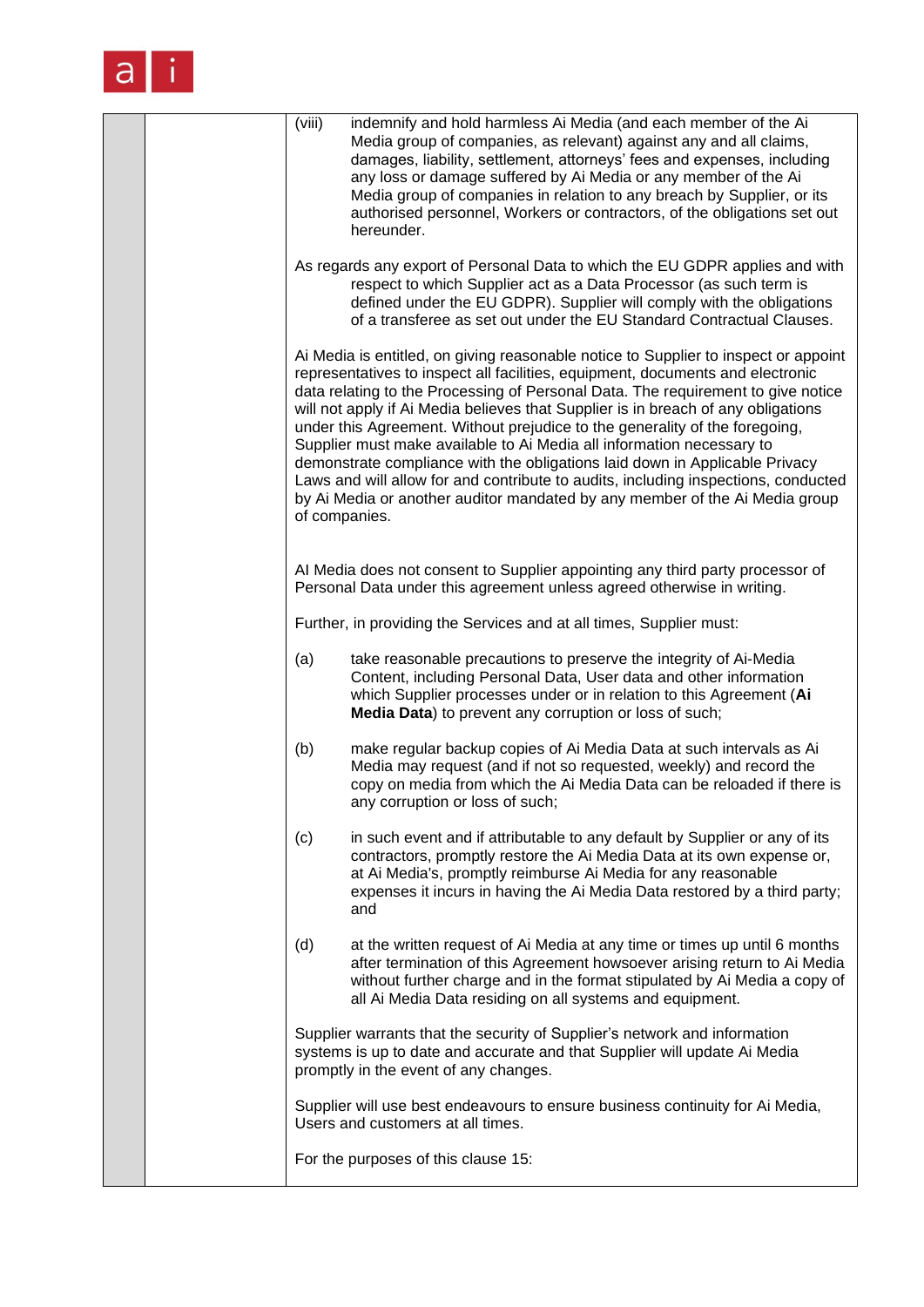

|    |         | Applicable Data Protection Laws means all US, European UK and<br>international applicable laws, enactments, regulations, regulatory policies,<br>guidelines, mandatory and legally required industry codes, regulatory permits<br>and regulatory licences which are in force from time to time, including, in respect<br>of Supplier and its contractors, any statutory duty relating to or impacting upon<br>the processing and /or privacy of personal data, including, as applicable, the EU<br>General Data Protection Regulation 2016/679, dated 27 April 2016 (EU GDPR)<br>on the protection of natural persons with regard to the processing of personal<br>data and or the free movement of such data.<br>EU Standard Contractual Clauses means the standard contractual clauses for<br>the transfer of personal data from an EEA established controller to processors<br>established in third countries, as approved by the European Commission<br>Decision (2010/87/EC) under the EU Directive (95/46/EC) or any set of clauses<br>approved by the European Commission or a Supervisory Authority (as defined<br>under the EU GDPR) which subsequently amends, replaces or supersedes<br>these. |                                                                                                                                                                                                                                                                                                        |  |
|----|---------|-----------------------------------------------------------------------------------------------------------------------------------------------------------------------------------------------------------------------------------------------------------------------------------------------------------------------------------------------------------------------------------------------------------------------------------------------------------------------------------------------------------------------------------------------------------------------------------------------------------------------------------------------------------------------------------------------------------------------------------------------------------------------------------------------------------------------------------------------------------------------------------------------------------------------------------------------------------------------------------------------------------------------------------------------------------------------------------------------------------------------------------------------------------------------------------------------------------|--------------------------------------------------------------------------------------------------------------------------------------------------------------------------------------------------------------------------------------------------------------------------------------------------------|--|
|    |         |                                                                                                                                                                                                                                                                                                                                                                                                                                                                                                                                                                                                                                                                                                                                                                                                                                                                                                                                                                                                                                                                                                                                                                                                           |                                                                                                                                                                                                                                                                                                        |  |
| 16 | General | a)                                                                                                                                                                                                                                                                                                                                                                                                                                                                                                                                                                                                                                                                                                                                                                                                                                                                                                                                                                                                                                                                                                                                                                                                        | Clauses 10, 11, 12, 13, 14 and 15 shall survive termination of this<br>Agreement.                                                                                                                                                                                                                      |  |
|    |         | b)                                                                                                                                                                                                                                                                                                                                                                                                                                                                                                                                                                                                                                                                                                                                                                                                                                                                                                                                                                                                                                                                                                                                                                                                        | All notices must be provided to the other via email as noted in Schedule<br>2.                                                                                                                                                                                                                         |  |
|    |         | c)                                                                                                                                                                                                                                                                                                                                                                                                                                                                                                                                                                                                                                                                                                                                                                                                                                                                                                                                                                                                                                                                                                                                                                                                        | Except with the prior written approval of the Company, the Supplier will<br>not hold itself out as being authorised to exercise any responsibilities for<br>or on behalf of the Company, bind the Company to a contract, or create<br>any liability against the Company in any way or for any purpose. |  |
|    |         | d)                                                                                                                                                                                                                                                                                                                                                                                                                                                                                                                                                                                                                                                                                                                                                                                                                                                                                                                                                                                                                                                                                                                                                                                                        | This Agreement is a legally binding agreement. Parties will enter into a<br>long form agreement in respect of the above, however, if such long form<br>is not executed, this Agreement shall remain binding on all parties.                                                                            |  |
|    |         | e)                                                                                                                                                                                                                                                                                                                                                                                                                                                                                                                                                                                                                                                                                                                                                                                                                                                                                                                                                                                                                                                                                                                                                                                                        | The relationship between the parties is that of a principal and an<br>independent contractor and contains the whole agreement between the<br>parties in respect of the subject matter of the Agreement.                                                                                                |  |
|    |         | $f$ )                                                                                                                                                                                                                                                                                                                                                                                                                                                                                                                                                                                                                                                                                                                                                                                                                                                                                                                                                                                                                                                                                                                                                                                                     | Ai-Media may assign whether in whole or part, its rights or obligations<br>herein. Supplier may not assign any part of this Agreement without the<br>prior written approval of Ai-Media.                                                                                                               |  |
|    |         | g)                                                                                                                                                                                                                                                                                                                                                                                                                                                                                                                                                                                                                                                                                                                                                                                                                                                                                                                                                                                                                                                                                                                                                                                                        | You agree that: (i) the Service shall be deemed solely based in<br>Delaware; and (ii) the Service shall be deemed a passive one that does<br>not give rise to personal jurisdiction over Ai-Media, either specific or<br>general, in jurisdictions other than Delaware.                                |  |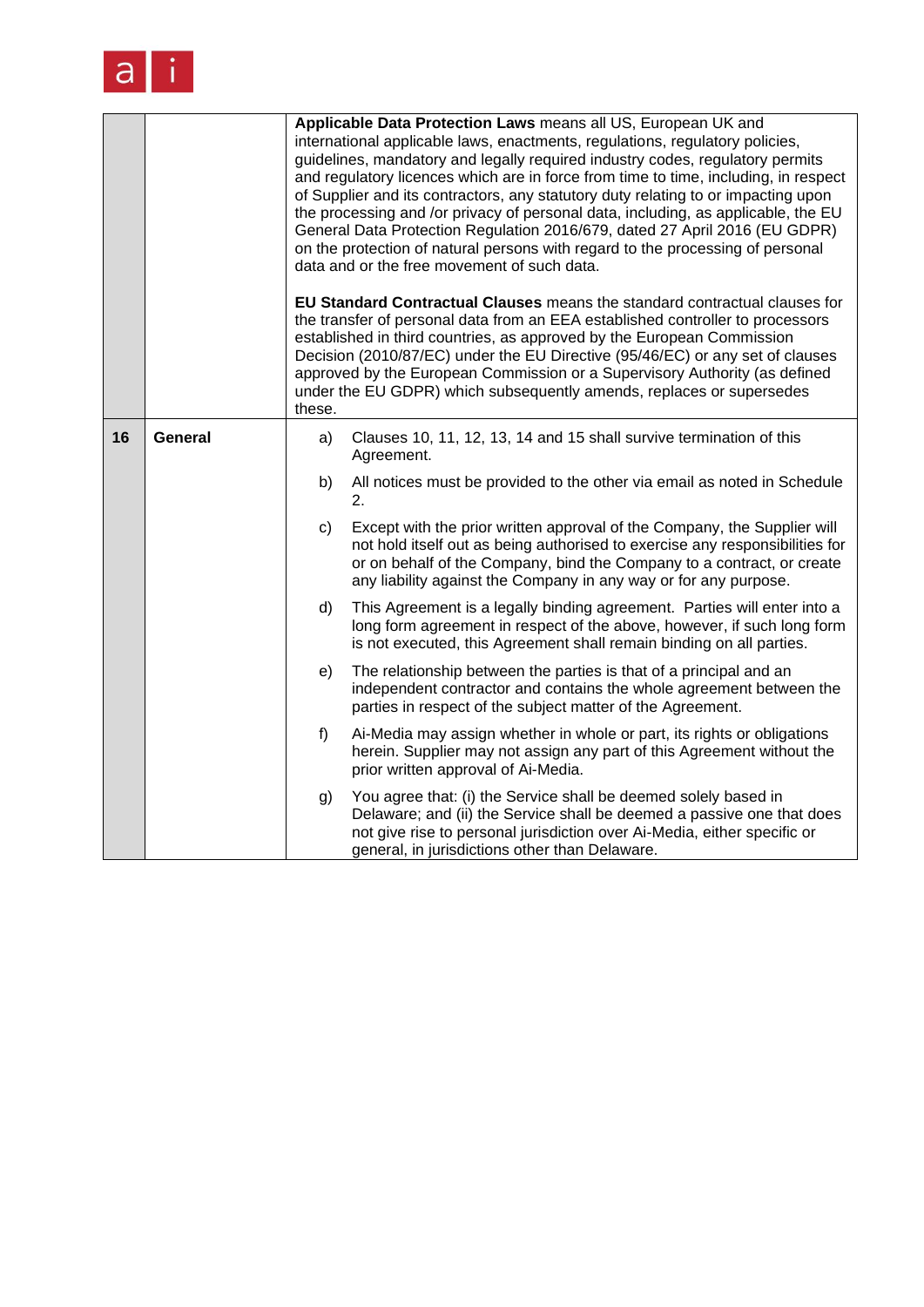

# **SCHEDULE 1**

## **SERVICES**

Translation, transcription, audio description, media alternative and/or captioning services and deliver the translation, transcription, audio description, media alternative and/or captioning deliverables ("**Deliverables**") as requested by Ai-Media.